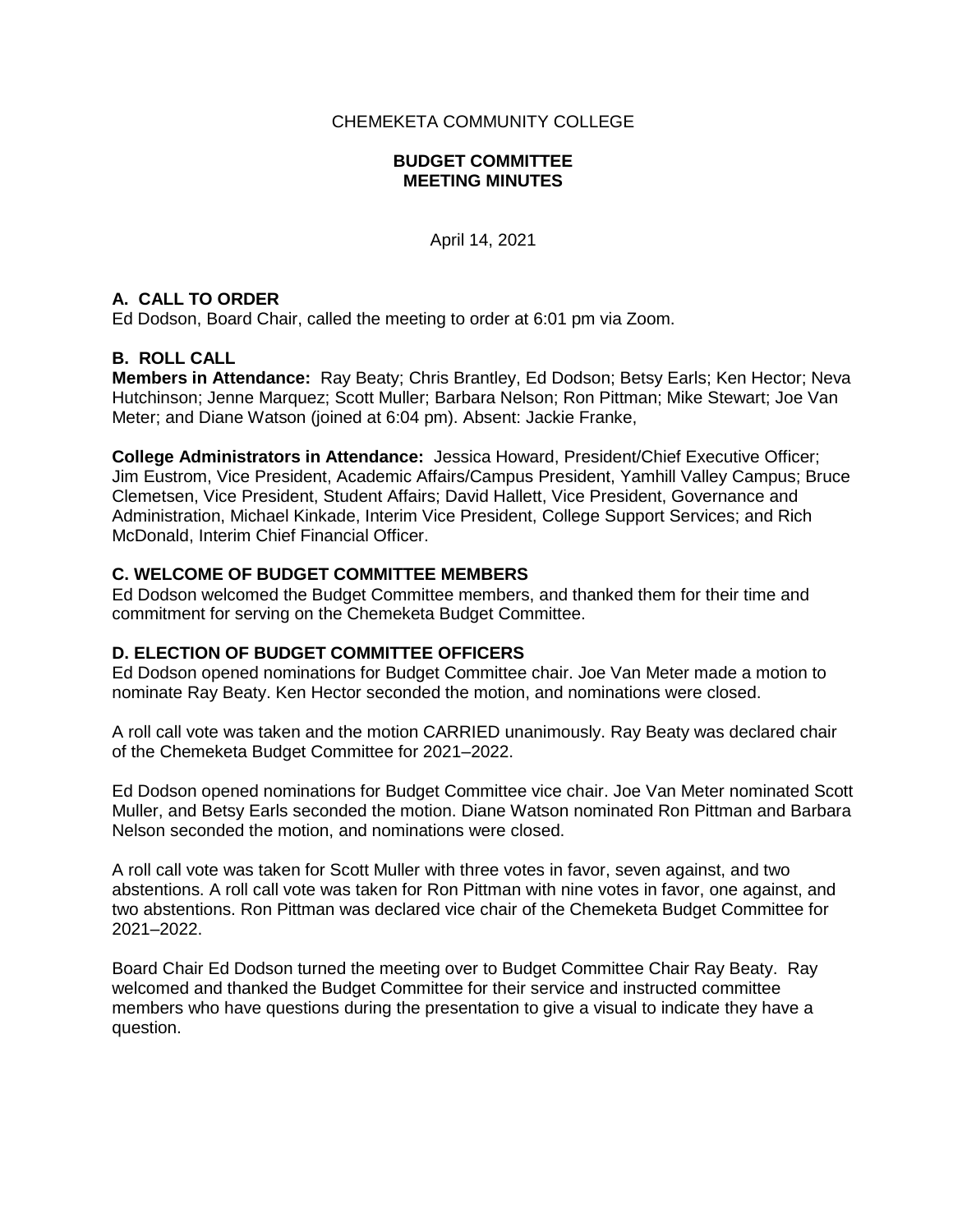# **E. DUTIES OF THE BUDGET COMMITTEE**

Rich McDonald, Interim Chief Financial Officer, reviewed the Budget Committee duties to comply with local budget law. He noted the Budget Committee's role is to receive the budget and budget message, meet publicly to review the proposed budget tonight and on Wednesday, April 21, approve the budget and tax rate, and a quorum must be present with majority approval. The budget should not be deliberated outside of the public meetings, and the public needs to have an opportunity to ask questions or comment on the budget. Rich will send Ray Beaty any public comments prior to Wednesday's meeting. A public hearing on the budget will be held on May 19 to hear any additional comments.

# **F. PRESENTATION OF BUDGET MESSAGE**

President Jessica Howard shared highlights from her budget message, which was contained on pages 8–10 of the spiral-bound Proposed Budget Fiscal Year 2021–2022 book. Jessica emphasized how proud she is of Chemeketa Community College for weathering the storm of the COVID-19 pandemic, social unrest, wildfires, and a debilitating winter ice-storm from mid-March of last year to the present. Through this extraordinary and difficult time, she stated, Chemeketa continues to fulfill its mission and positively impact the lives of students, employees and the community.

The budget message touched upon the General Fund Revenue and Expenditures; Federal Funding; Guided Pathways; Academic, Facilities, and Strategic Planning; Accreditation; and continued long-term planning for the college's financial future. Highlights included the following:

- The college experienced an immediate and significant enrollment decline last year between winter and spring terms while shifting to a remote modality. This was consistent with other community colleges across the state and the nation. The decreased revenue impact was mitigated by reducing expenses.
- The proposed budget assumes community college funding from the state for the upcoming biennial will be \$673.1 million, as calculated by the state's Legislative Fiscal Office. The Oregon Community College Association continues to advocate for \$702 million, which it considers to be the true continuing service level for community colleges.
- Chemeketa's efforts to align tuition and fee rates with a comparator group of community colleges, resulted in the Board of Education approving a tuition and fee increase for the upcoming year based on the level of state funding the college receives.
- The assumption of enrollment to build next year's budget is five percent less than the 2019-20 enrollment. It is hoped that the pandemic-induced enrollment loss will constitute a one-year anomaly.
- The ongoing strategy for balancing the budget includes focusing on elimination of vacant positions whenever possible and creating target investments in areas that will support the college's mission and ongoing initiatives.
- Primary focus for this budget involves rebalancing funding college-wide, including moving some positions from the Self-Supporting Services Fund to the General Fund.
- Chemeketa has received several rounds of stimulus funding from the federal government. This includes grants, direct support to students and funds to reimburse institutions for direct costs association with safe educational delivery and moving to remote operations.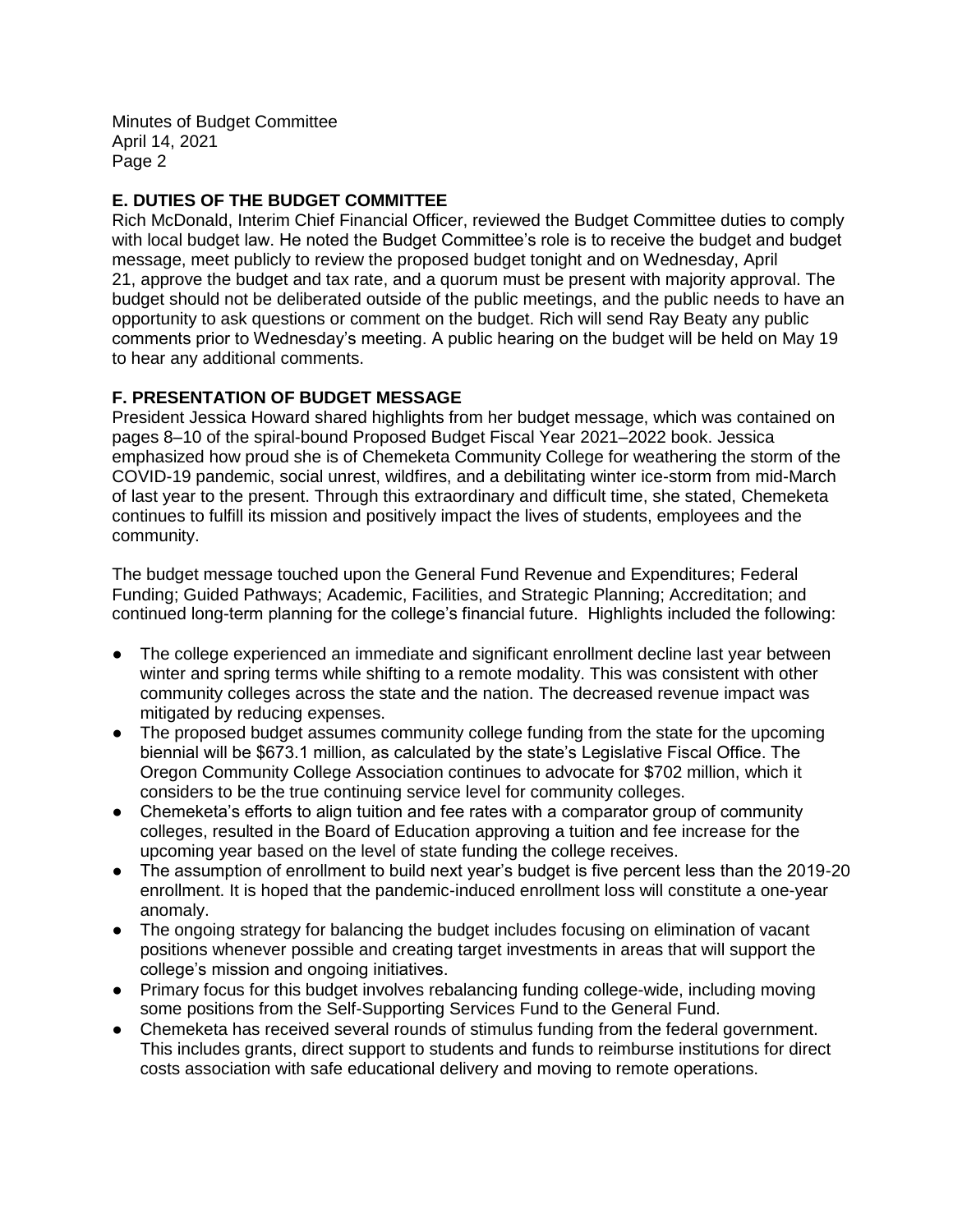● In the upcoming year, the college will be engaged in academic, facilities and strategic planning, and the seven-year accreditation visit from the Northwest Commission on Colleges and Universities is scheduled for the spring.

Moving forward there are unknowns, such as rate of public health and economic recovery, college enrollment and the level of state funding for Oregon's community colleges; however, the proposed budget incorporates flexibility to allow the college to quickly adapt as needed. In addition, it includes an overriding financial reorganization and key investments to position the college well for the future. Emerging from the pandemic and into these forward leaning considerations will allow us to continue to hone our strategic direction and be ever more impactful in helping our students and communities from this difficult time and into renewed prosperity.

## **G. PRESENTATION OF 2021–2021 PROPOSED BUDGET**

Rich introduced Jim Eustrom, Vice President of Academic Affairs/Campus President of the Yamhill Valley Campus and stated they would each be presenting a section of the budget. Rich reviewed the materials with the Budget Committee that were mailed out.

Rich referred to Slide 7 of the PowerPoint, Summary of All Funds, showing a total of \$321,942,000 for all funds next year, and mentioned several of the larger funds. Slide 8 referenced the College Financial Responses to Date to COVID-19 Pandemic. Slide 9, 2021-22 Resources Based on FTE (full-time equivalent), shows that 85.3 percent of the funding is based on FTE, resources from the state funding and property taxes account for 59.2 percent, and tuition and fees from students amount to 26.1 percent. Slide 10 shows the Chemeketa student FTE (enrollment) comparison for the past 15 years. For next year, a five percent decline from the 2019-20 year is projected, equating to 8,210 FTE.

Rich McDonald reviewed Slide 11 which identified the Budget Assumptions and Decisions: Resources. He noted the following: the proposed budget is based on the state Legislative Fiscal Office's continuing service level calculation of \$673.1 million; a decrease in tuition revenue is anticipated based on a 5 percent enrollment decline from 2 years prior; tuition and fee increases reflect a tiered approach; Chemeketa Center for Academic Innovation will be moved to the General Fund for a \$2.5 million revenue increase; property taxes are projected to grow by 3 percent; indirect, interest and miscellaneous budget will be reduced by \$1.5 million; and there will be an increase of the beginning fund balance of \$1 million as compared to the 2019-20 ending fund balance. Slide 12, Budget Changes—Resources shows the net changes to revenue sources resulting in the proposed budget for 2021–22 of \$102,930,000. Slide 13, FY2021–2022 General Fund Resources is a chart showing resources by category.

Rich referred to Slide 14 and reviewed the Budget Assumptions and Decisions for Expenditures, which included step increases and salary adjustments for classified and exempt staff, an estimated amount to fund the cost of faculty negotiations, an increase in employer-paid health insurance for classified and exempt; targeted increases in materials and services and capital budgets; a decrease in non-mandatory transfers; an increase in contingency of \$1.5 million; and moving almost the entirety of Center for Academic Innovation to the General Fund. Slide 15, Budget Changes–Expenditures shows the net changes from this year's budget to next year's proposed budget. Slide 16, 2020–2021 General Fund Expenditures shows expenditures by category.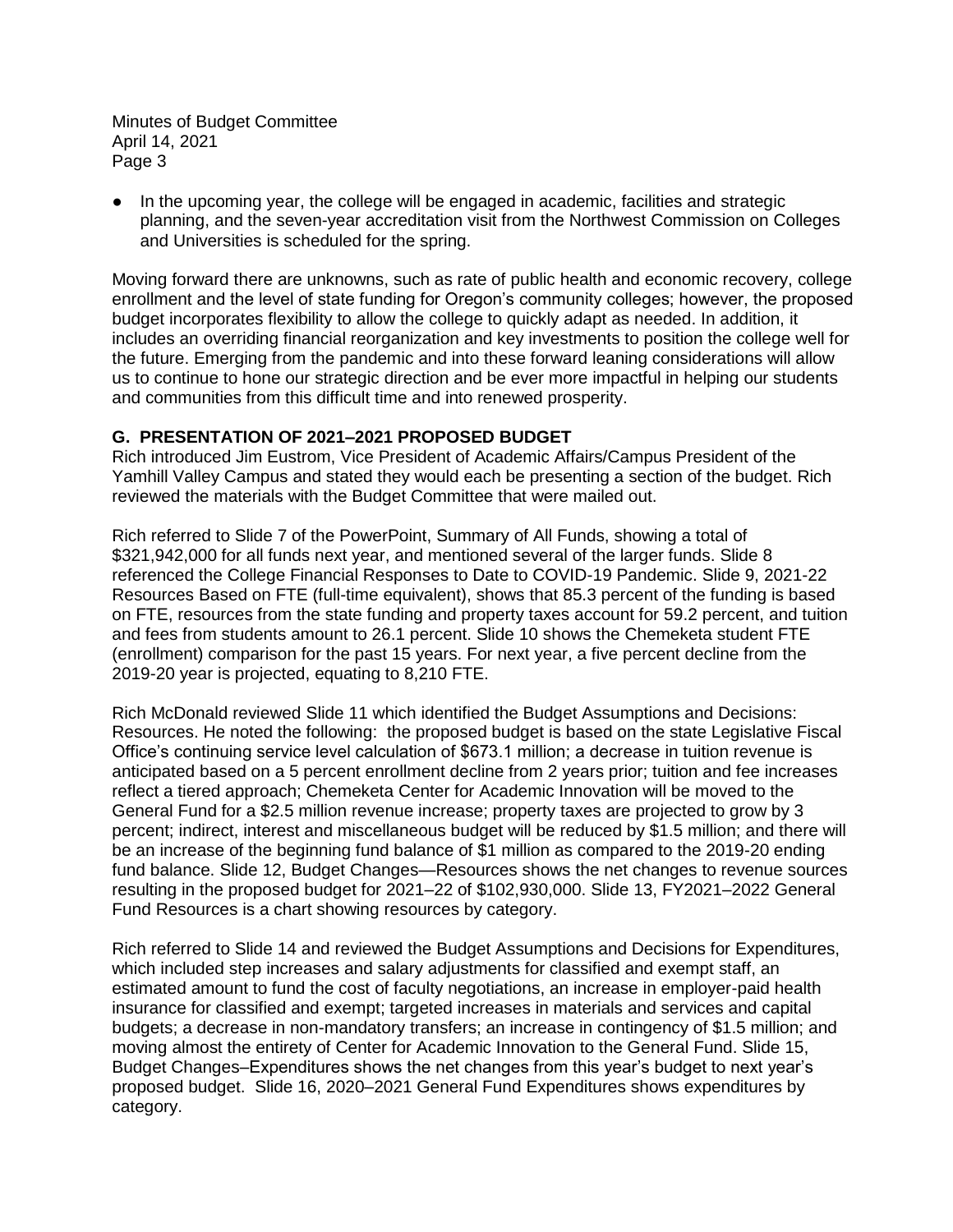Jim shared the investments and reductions in the General Fund. Starting with Slide 18, Jim reviewed acronym definitions referring to divisions that are used in the slides. Slide 19, President's Office and Governance Personnel Changes, showed that funding for the Director of Chemeketa Press and General Counsel moved to the General Fund, the HR Financial Specialist position increased to 1.0 FTE, and the Grants Education Assessment Coordinator position was reduced, all totaling \$66,112. Slide 20, Materials and Services Investments, included Board of Education election costs and additional funding for association dues, totaling \$30,000.

Jim reviewed Slide 21, College Support Services Personnel Investments. CSSD moved the Director of Business Services, Network Systems Manager, and 50 percent of two Public Safety Officers to the General Fund, and added a new Public Safety Officer for a total of \$240,897. Slide 22, Materials and Services Investments, included moving contracted security to the General Fund and the funding of existing software licenses, LEDS access, and cost of higher insurance premiums, all totaling \$500,000. Slide 23, Non-Mandatory Transfer Changes, totaled -\$450,000.

Jim Eustrom referred to Slides 24–27, Academic Affairs Personnel Investments/Reductions. Twelve positions were eliminated, four positions were added, four moved to the General Fund, and two positions were reduced for a total of -\$807,405. Slide 28, Materials and Services Investments, included part-time hourly increases across several departments, increased licensing agreements for the learning management system, and several M&S adjustments across several departments for a total of \$233,672.

Jim discussed Slides 29–30, Student Affairs Personnel Investments/Reduction, and there are seven positions being moved to the General Fund and one position being eliminated, for a total of \$313,782. Slide 31, Materials and Services Investments, included student hourly increases for additional online tutoring and an increase in licensing agreements funding for a new student platform, for a total of \$210,000. Slides 32–33, dealing with the Center for Academic Innovation Self-Supporting Service to the General Fund/Adjunct/Hourly/M&S, showed that the entire program is being moved to the General Fund for a total of \$2,846,255.

The total amount of college-wide Investments/Reductions (including the Center for Academic Innovation) amounted to \$3,183,283. Jim reviewed Slides 35–36, General Fund/Detail of Proposed FTE Changes FY 2020–2021 to FY 2021–2022, in the classified, exempt and faculty categories. The total change from this year to next year is a gain of 7.63 FTE.

### **H. QUESTIONS**

Betsy Earls referred to Slide 11, Budget Assumptions & Decisions: Resources, and asked why the timber tax revenue was considered to be down. Rich indicated that this refers to a tax on the harvest of timber and, with changing policies on the federal level, fewer timber taxes will be harvested than in past years. Ray Beaty noted the Beginning Fund Balance of \$13 million on Slide 13, FY2021-22 General Fund Resources, and inquired if the standard is to keep that between \$10 million and \$15 million. Rich stated that, yes, 10 or 15 percent is the target for the fund balance, meaning that \$13 million is in the center of what the college is hoping to achieve through this guideline. Scott Muller asked about the transfers from the Self-Support Services Fund to the General Fund, and whether there was a balance remaining in that fund from previous years. Rich indicated there is still a fair amount of activity in that fund; however, due to lower